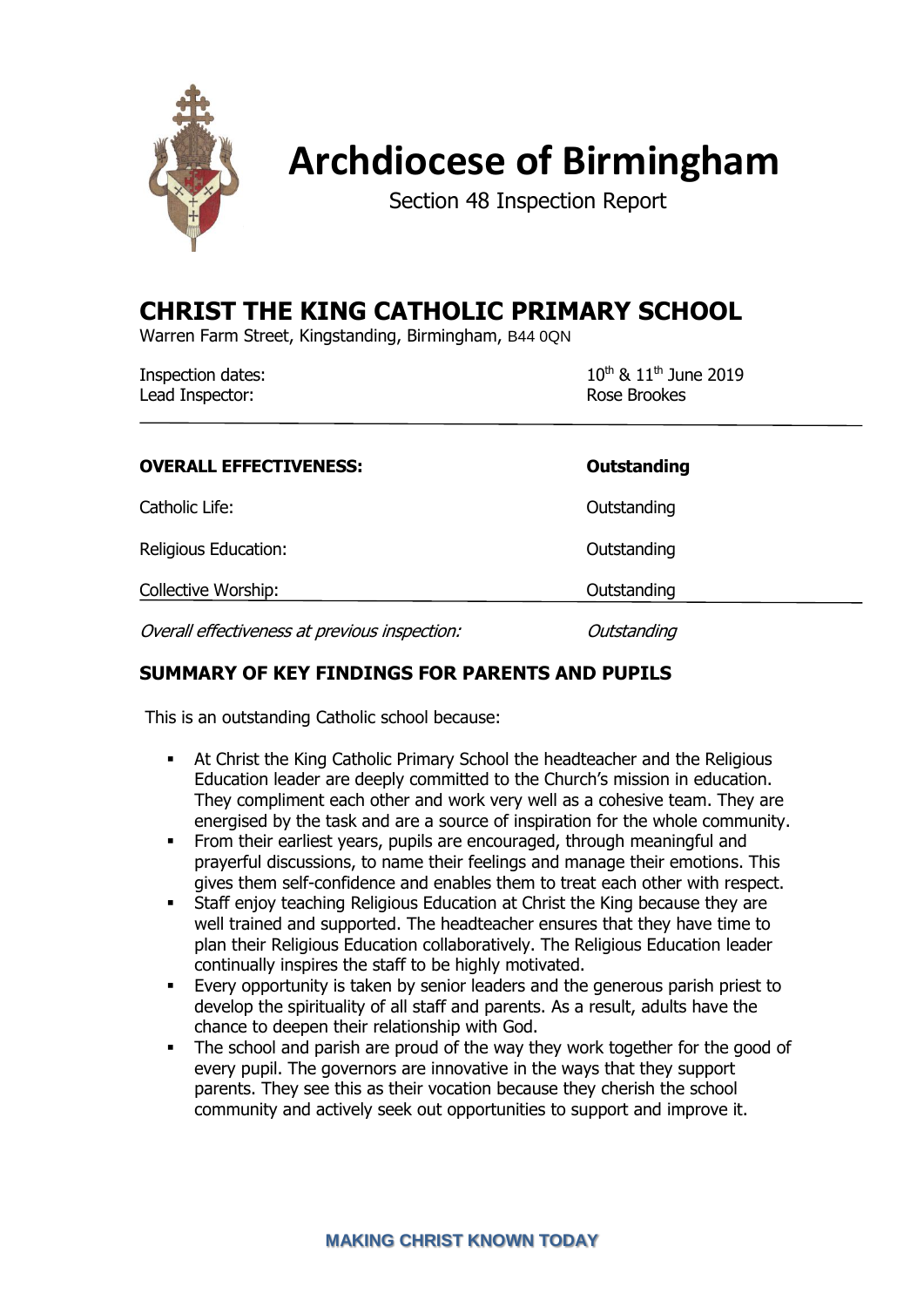# **FULL REPORT**

#### **What does the school need to do to improve further?**

- **•** Induct the newly appointed assistant Religious Education link governor, to support the effective work of the current link governor.
- **•** The governors need to formally record all their evaluations of Catholic Life, Religious Education and Collective Worship.
- Provide further training to develop the pupils' ability to initiate, plan and lead Collective Worship. This would allow pupils to be more independent across the school.

# **THE CATHOLIC LIFE OF THE SCHOOL**

| The quality of the Catholic Life of the school.                                                                                 | <b>Outstanding</b> |
|---------------------------------------------------------------------------------------------------------------------------------|--------------------|
| The extent to which pupils contribute to and benefit from the Catholic<br>Life of the school.                                   | Outstanding        |
| The quality of provision for the Catholic Life of the school.                                                                   | Outstanding        |
| How well leaders and governors promote, monitor and evaluate the   Outstanding<br>provision of the Catholic Life of the school. |                    |

### **The extent to which pupils contribute to and benefit from the Catholic Life of the school.**

#### **The quality of provision for the Catholic Life of the school.**

- The quality of Catholic life in this happy school is outstanding because the staff, pupils and governors understand and live the school's mission, 'God's Kingdom we will build, for our lives to be fulfilled.'
- Staff, pupils and governors refer to the school as an extension of their own family. Pupils and staff show a deep respect for themselves and others as made in the image and likeness of God. Pupils love attending school.
- **•** The behaviour of almost all pupils is exemplary. They deeply appreciate the great care that staff show to them.
- The staff are excellent role models and their actions show commitment to the mission of the school. They live out the virtues promoted in the Catholic Schools' Pupil Profile (CSPP) and Gospel values to ensure that the needs of all pupils are met. They encourage pupils to trust by willingly sharing their lives and experiences. Pupils appreciate this and respond with openness.
- Pupils receive continual support from staff, which helps them to learn about the love of God. They show an ability to listen, to give thanks, to forgive and be forgiven.
- The faith ambassadors believe that it is their vocation to support Catholic Life. They regularly check prayer areas in each classroom and report back when things need improving. Staff listen and act on their evaluations.
- The school environment greatly enhances the school's mission and Catholic identity. There is a rich variety of different displays, many of which the pupils have made, depicting the virtues promoted in the CSPP, different saints and the liturgical year.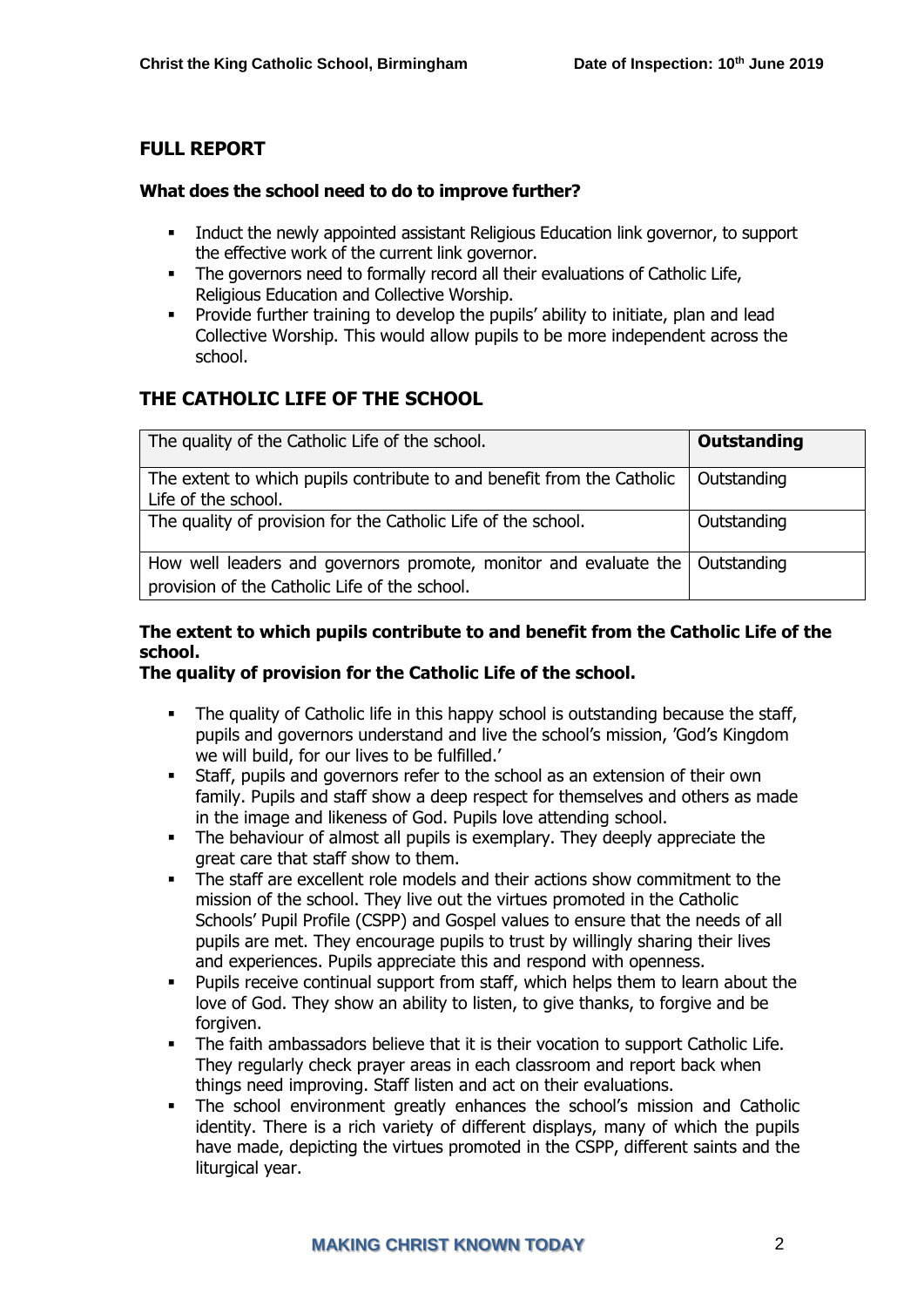#### **Christ the King Catholic School, Birmingham Date of Inspection: 10th June 2019**

- Staff are continually developed spiritually, morally and professionally by the senior leaders and the parish priest. All staff attend retreat days and staff prayers each Friday.
- School staff, supported by the parish priest, continually provide programmes of catechesis for the parents of children who are preparing to receive the sacraments of the Eucharist and Confirmation. This enables parents to deepen their knowledge of the Catholic faith.
- There is a strong sense and responsibility of God's call for us to evangelise. The outreach programme for parents is supported in school by staff, governors and the parish priest who is very generous with the time and support he gives to the school.
- Newsletters are very informative for parents and they encourage greater understanding and participation.
- Pupils who are receiving the sacraments are very well supported in their preparation through their attendance at retreat days, which take place in school, and Year 6 also visit Alton Castle.
- Pupils lead fundraising for several different charities, including Father Hudson's Society Fund, St Vincent de Paul's, St Chad's Sanctuary and Sifa Fireside. The inspirational school choir sings at the St Chad's Sanctuary, the local old people's home and many parish events.
- Pupils learn about different faiths and cultures. Each year pupils visit different places of worship. Pupils appreciate that learning about other faiths helps them to understand how others pray to God and to respect those who have different beliefs.
- Pupils have a very good and sincere understanding of vocation and enjoy the 'World of Work' activities that the school provides. They can talk about how they need to live out their vocation in school and at home and are able to articulate how the faith, strength and talents they have gained at school will support them in the future.
- Pupils benefit from the the Archdiocese of Birmingham relationships and sex education (RSE) programme, 'All That I Am'. They explore feelings and emotions and how they impact on themselves and others.
- All year groups are taught about safe relationships. New resources have recently been purchased to further develop pupils' learning in RSE in line with Church teaching.

#### **How well leaders and governors promote, monitor and evaluate the provision of the Catholic Life of the school**.

- The headteacher and the Religious Education subject leader are deeply committed to the school's mission. They provide support and challenge in all aspects of Catholic Life.
- **•** The senior leadership team and the governors give Catholic Life the highest priority.
- Governors are well informed about the strengths and areas for development. They are very involved in evaluating Catholic Life. They continually provide challenge. However, they need to formally record their very good involvement in all areas.
- Governors deeply care for the school. They are innovative and generously use their talents to serve the pupils and parents. Their work has helped parents access training that will have a positive impact on their lives.
- All members of the school participate in rigorous and systematic self-evaluation of Catholic Life. This provides searching analysis and self-challenge and leads to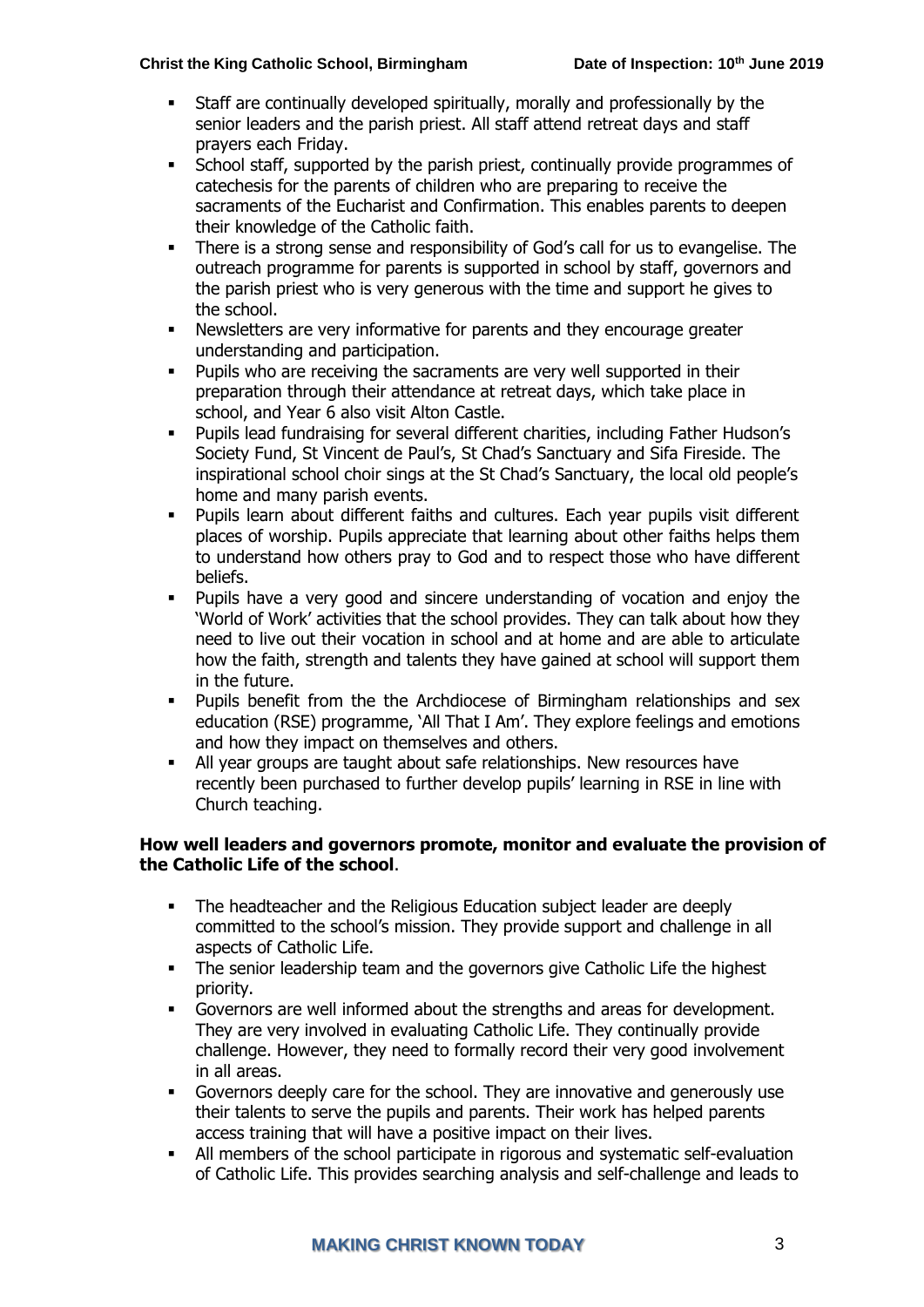planned improvements. For example, everyone has been actively involved in reviewing the school mission statement.

- Historically, parents show an appreciation of the ethos and values taught to their children. Completed surveys (2018-19) state: "My child loves learning and singing about God", and, "I like the religious aspect which teaches and focuses on right from wrong and consideration of others".
- High quality professional development enables staff to have a deeper understanding of the school's mission. They have been actively involved in supporting and shaping it.
- **•** Staff professional development is given the highest priority. Some examples of this include: diocesan training, CAFOD training, inset from the Columban Missionaries, as well as in-house training developed from the diocesan cluster meetings. This ensures that all staff can confidently support and embrace all elements of Catholic Life.
- The parish priest, who is very well supported by other religious in the parish, has worked in partnership with the headteacher and the Religious Education leader. He is deeply committed to the development of all areas of Catholic Life.

# **RELIGIOUS EDUCATION**

| The quality of Religious Education.                                                                                | Outstanding |
|--------------------------------------------------------------------------------------------------------------------|-------------|
| How well pupils achieve and enjoy their learning in Religious Education.                                           | Outstanding |
| The quality of teaching, learning and assessment in Religious Education.   Outstanding                             |             |
| How well leaders and governors promote, monitor and evaluate the Outstanding<br>provision for Religious Education. |             |

#### **How well pupils achieve and enjoy their learning in Religious Education. The quality of teaching, learning and assessment in Religious Education.**

- Pupils enter Nursery and Reception classes with very low levels of knowledge and understanding of the Catholic faith. However, due to good teaching, they quickly begin to make progress. This means that, by the end of foundation stage, most have made outstanding progress and the majority of pupils are working at expected levels.
- **•** The high-quality professional development and improvement in teaching strategies over the past three years means that attainment continues to be above age-related expectations for most pupils.
- By the end of both key stages, most groups of pupils make good progress and a significant number make outstanding progress.
- The school ensures that pupils with special educational needs and pupils with English as an additional language are very well supported. Teachers and other adults are very aware of their pupils' capabilities and of their prior learning and understanding and plan very effectively to build on these. The provision for inclusion is excellent. By the end of Year 6, attainment is at least good for most of these pupils, irrespective of ability, and it is comparable with the progress of other pupils.
- In all classes, teachers plan activities to suit the differing needs of pupils. This outstanding support and challenge of pupils enables them all to access learning with confidence.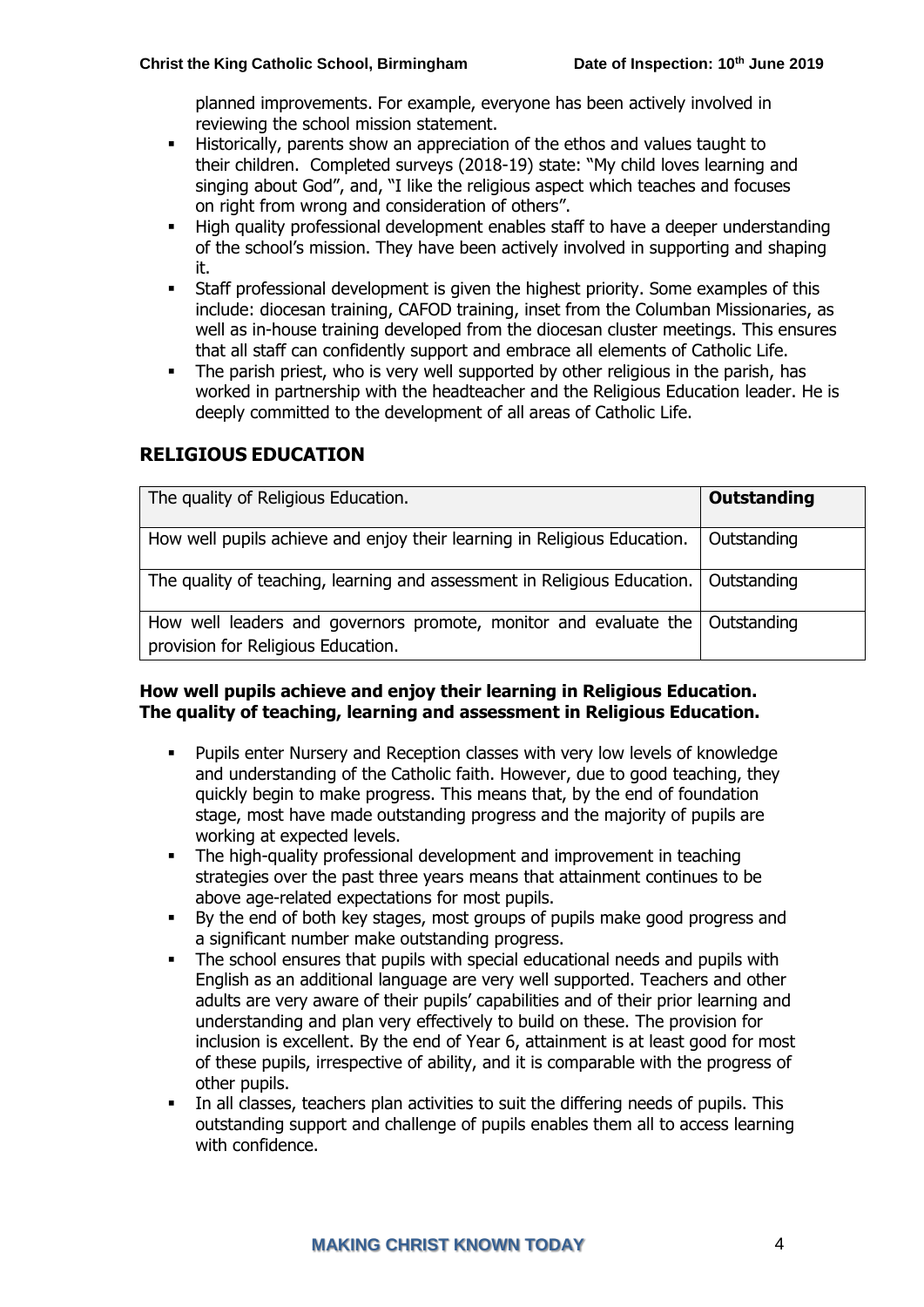#### **Christ the King Catholic School, Birmingham Date of Inspection: 10th June 2019**

- All teaching is good, and a significant amount is outstanding. Teachers are inspirational and have very good relationships with pupils. They are good role models who enjoy teaching Religious Education. All the teachers have excellent subject knowledge. This enables pupils to take part in lessons with great interest and enthusiasm.
- Almost all pupils are engaged in their learning. They use their knowledge, understanding and skills effectively, to reflect spiritually, and to think ethically and theologically. Consequently, they are fully aware of the demands of religious commitment in everyday life.
- As pupils progress through the school, they develop the skills required to engage in examination of and reflection upon religious belief and practice. Teaching consistently make links between life and faith and focuses on how pupils can apply what they are learning in Religious Education to their own lives, such as, living out the school mission statement.
- Teachers place an emphasis on deeper discussions that enable pupils to think about emotions, During the inspection teachers always gave pupils the opportunity to discuss feelings. Pupils demonstrated an ability to name and recognise how they were feeling and how people felt in the Pentecost bible story. They were also perceptive in their ability to see the consequences that feelings can have.
- **EXECTE FIGHAVIOUR IN LESSONS IS OUTSTANDING DECAUSE THEORY COOLS THE WORK** interesting. As a result, almost all pupils enjoy Religious Education.
- Teachers' marking of pupils' work is consistently good. It challenges pupils with questions that are answered at the start of the next lesson. Pupils are regularly given time to self-assess their own level of understanding. Consequently, they know when they have achieved good learning and know how to improve.

#### **How well leaders and governors promote, monitor and evaluate the provision for Religious Education.**

- Christ the King School greatly benefits from a caring headteacher who is dedicated to supporting her staff. She is an outstanding role-model.
- The Religious Education subject leader brings a passion to her role that is caring and thorough. She has an inspiring vision of outstanding teaching and learning. This leads to an unwavering commitment in holding staff, including other leaders, to account with regards to standards. Her high expectations and systems for monitoring ensure that any areas identified for improvement are addressed with appropriate and timely actions.
- Senior leaders have thoughtfully ensured that the teachers in each year group share the same planning time. As a result, they are able to work in supportive teams, which produce co-ordinated and consistent lessons. This is beneficial to pupils learning and teachers' workload.
- **•** The headteacher and the Religious Education subject leader ensure that pupils' learning is evaluated during formal and informal observations, by the outcomes of book trawls and pupil interviews and by the analysis of data. There is an agreed schedule for monitoring Religious Education throughout the school. This results in well targeted planning and strategic action taken by the school, which leads to outstanding outcomes in Religious Education.
- Staff are developed through dialogue, coaching, training, mentoring and support. All staff have a Religious Education performance management objective. Staff complete professional development evaluations identifying strengths they can share and areas where they need support.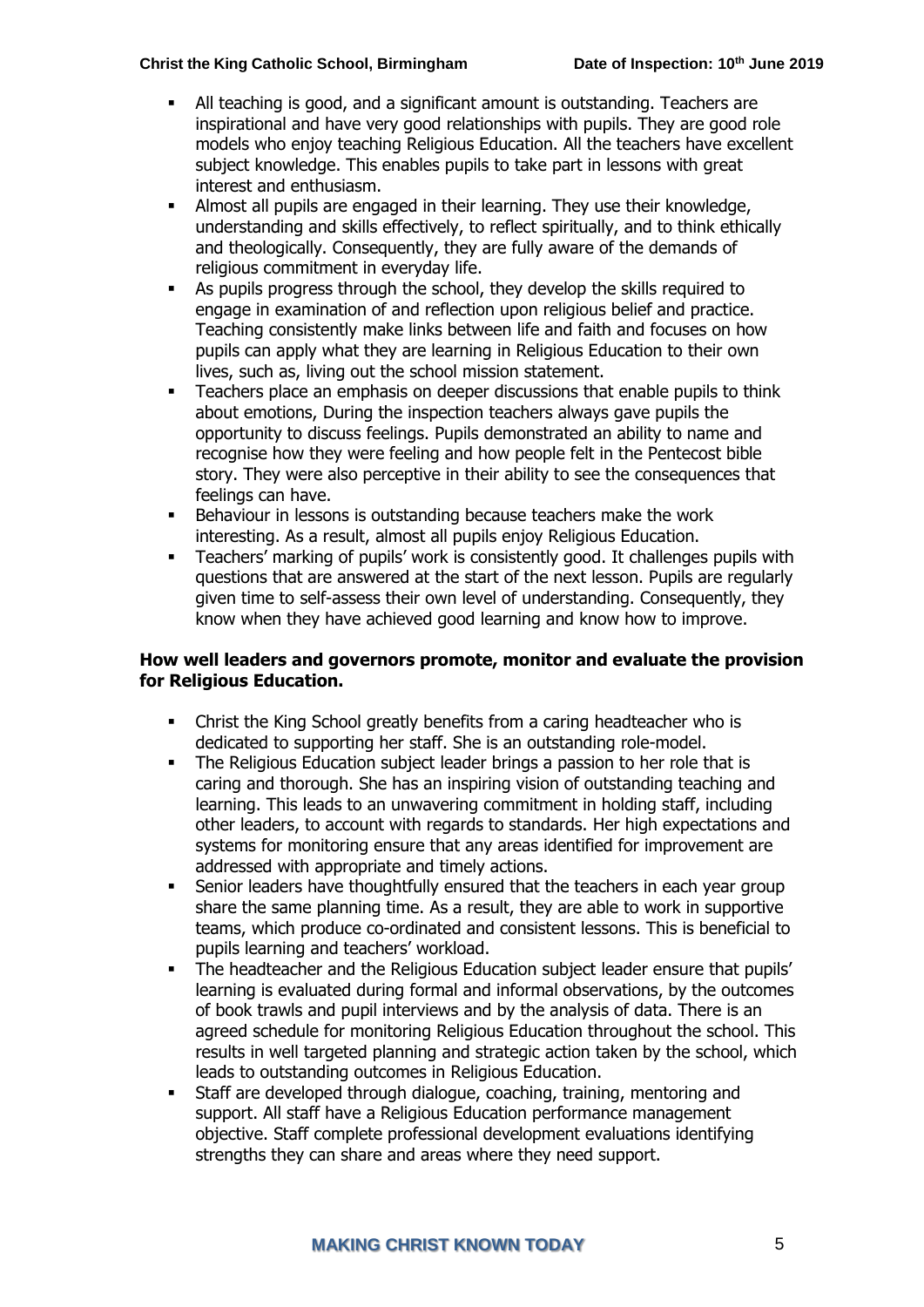#### **Christ the King Catholic School, Birmingham Date of Inspection: 10th June 2019**

- The governors are very dedicated and share the vision of the senior leadership team for Religious Education. As a result, the subject is imaginatively and thoughtfully planned to meet the needs of different groups of pupils.
- **The new Religious Education link governor is very knowledgeable. In** partnership with senior leaders, she is actively challenging teachers to reflect on their planning and its impact on teaching and learning.
- There is great affection for the parish priest. He shows dedicated support for Religious Education and adult catechesis within the parish and school community.

# **COLLECTIVE WORSHIP**

| The quality of Collective Worship.                                                                                  | Outstanding |
|---------------------------------------------------------------------------------------------------------------------|-------------|
| How well pupils respond to and participate in the school's Collective<br>Worship.                                   | Outstanding |
| The quality of Collective Worship provided by the school.                                                           | Outstanding |
| How well leaders and governors promote, monitor and evaluate the   Outstanding<br>provision for Collective Worship. |             |

#### **How well pupils respond to and participate in the school's Collective Worship. The quality of Collective Worship provided by the school.**

- A school Mass is celebrated by the parish priest each week, taking place either in the parish church or school hall, alternately. It is a sacred event, which engages all the pupils' interest and inspires them to think deeply.
- **•** During the inspection, the choir sang beautifully in different harmonies at the whole school Mass. The behaviour of all pupils was exemplary. There was a genuine enthusiasm for Collective Worship. A group of Year 6 pupils prayed silently with open hands during the whole of Mass, reflecting the excellent teaching that they had received about Pentecost and ways to pray. The parish priest led everyone in a prayerful reflection after Holy Communion. The quality of silence and the depth of reverent participation in communal prayer was heartfelt.
- Pupils contribute regularly in Mass using their skills in a variety of roles as musicians, servers, readers, offertory bearers and technicians. As part of the congregation, they make very clear responses and singing with enthusiasm. The pupils are well prepared for these roles. During the inspection, eight pupils served during the Mass.
- The school invests in the development of religious music. The pupils have weekly hymn practices with a dedicated music teacher. They are encouraged to learn new hymns, which enhances the prayer life of the school. During the inspection, at the Mass, all pupils signed several of the hymns. The quality of the music greatly supported the celebration of the Mass.
- **•** The headteacher leads a weekly Gospel assembly where pupils reflect on aspects of the liturgical year, explore contemporary themes about faith in their lives and promote the virtues of the Catholic Schools' Pupil Profile. Pupils compose and lead the prayers in these assemblies.
- All staff regularly participate in weekly prayer sessions at the beginning of the school day. During the inspection, there was a whole staff and governor prayer session, led by the assistant headteacher. This personal reflection focused on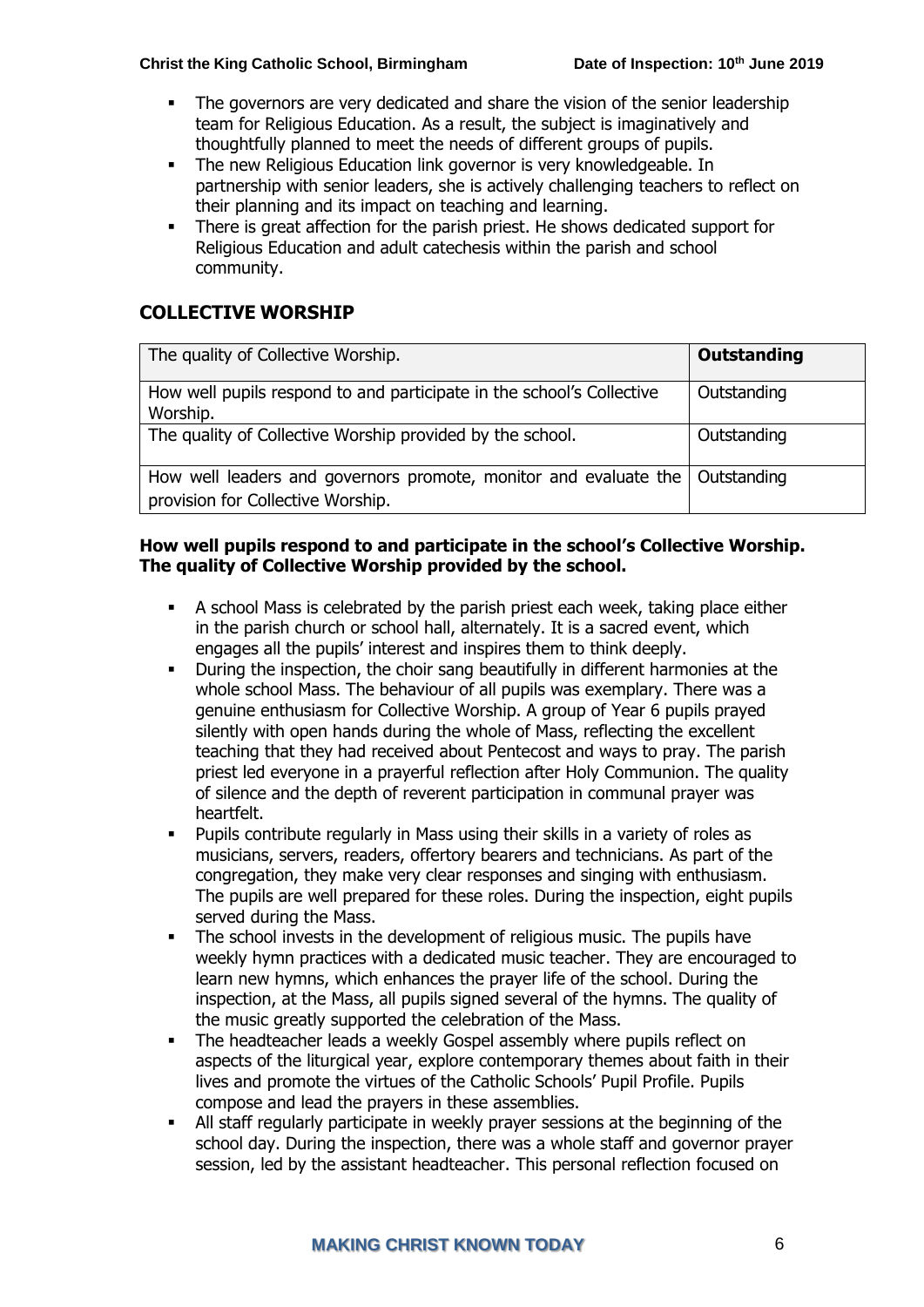the way other people have supported our personal faith journeys. It enabled all staff to pray in a quiet, thoughtful way.

- **•** Through regular whole staff retreats, for example at Harvington Hall, the prayer life and spirituality of staff is continually developed. This is great strength of the school.
- **•** Prayer bags enable families to participate in prayer and deepen their relationship with God. Pupils spoke positively about how these help them to involve their family and lead prayer at home.
- 'Stay and Pray' sessions are timetabled in the afternoon, before the end of the school day, to enable parents to come and pray with their children. This is just one example of how the school and parish work together to help the adults to deepen their relationship with God.
- Pupils are given regular opportunities to write and lead their own prayers in class. Many examples of this were evident in class prayer areas and learning journals.
- Pupils readily take the initiative in leading worship, displaying confidence and enthusiasm. In one instance, Year 6 pupils led the weekly staff prayer session. They gave thanks for what staff had taught them during their time at Christ the King.
- As pupils' progress through key stage 2, they take more ownership in planning, preparing and leading prayer services for their peers and younger pupils. By the time they reach upper key stage 2, pupils can lead class prayer and reflection services. However, this practise needs to be embedded. Pupils would benefit from further training to develop their ability to initiate, plan and lead Collective Worship. This would allow lower key stage two pupils to be more independent.
- Pupils are creative and resourceful in their liturgical planning. They want it to be the best it can be. During the inspection, Year five pupils led a meditation in Year two on the theme of, 'Love one another'. They prepared a PowerPoint, spoke without prompts, invited pupils to make their own personal prayers and challenged younger pupils asking, "How can we show love to others?" Year two pupils responded well with their ideas.
- Staff introduce and practise prayers for each year group. As a result, pupils' knowledge of the traditional prayers of the Church develops well as they move through the school.

#### **How well leaders and governors promote, monitor and evaluate the provision for Collective Worship.**

- Leaders treat their responsibility to lead and model best practice in Collective Worship with very high importance. The headteacher routinely leads acts of Collective Worship.
- Governors are dedicated and highly committed. They frequently attend Collective Worship and they regularly evaluate its impact.
- Parents also regularly complete questionnaires to evaluate the Collective Worship they attend. Their evaluations are very positive and show that they strongly agree that prayer and liturgy are central to the life of the school.
- **•** The senior leadership team and class teachers formally observe and evaluate Collective Worship. Their comments to improve are acted upon. This has led to pupils experiencing a good variety of prayer styles and traditions. It has also helped pupils to develop the way they lead Collective Worship.
- The faith ambassadors regularly evaluate Collective Worship.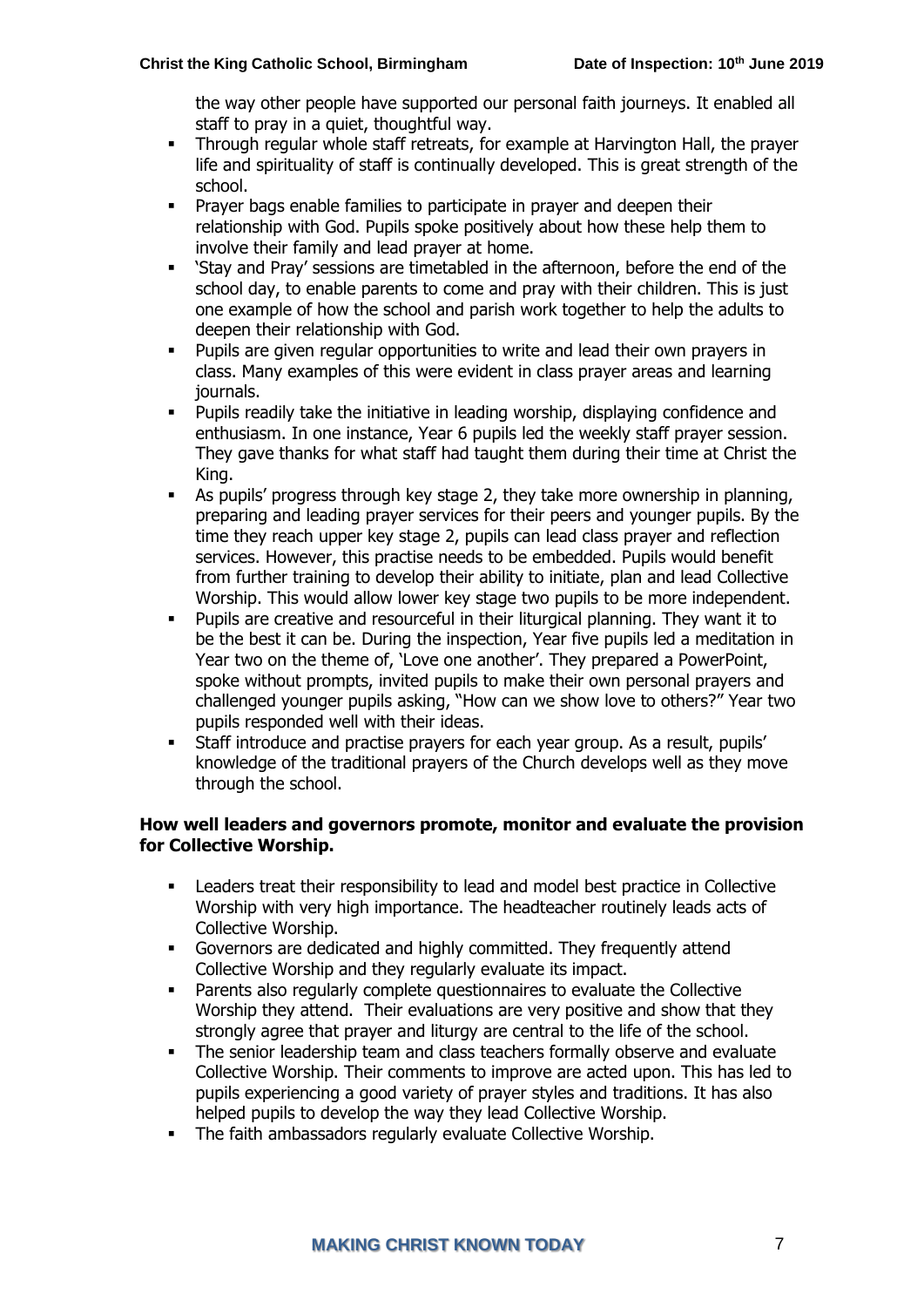▪ The planning of Masses and liturgies is very well organised. Collective Worship is carefully planned to support the virtues promoted by the CSPP. It is continually evaluated by the senior leaders, teachers and governors.

# **SCHOOL DETAILS**

| Unique reference number                                                                  | 103423                            |  |
|------------------------------------------------------------------------------------------|-----------------------------------|--|
| Local authority                                                                          | Birmingham                        |  |
| This inspection was carried out under canon 806 of Canon Law and under Section 48 of the |                                   |  |
| 2005 Education Act.                                                                      |                                   |  |
| Type of school                                                                           | Primary                           |  |
| School category                                                                          | <b>Voluntary Aided</b>            |  |
| Age range                                                                                | $3 - 11$                          |  |
| Gender of pupils                                                                         | Mixed                             |  |
| Number of pupils on roll                                                                 | 399                               |  |
| Appropriate authority                                                                    | The governing body                |  |
| Chair                                                                                    | Clare Gutteridge (Acting)         |  |
| Headteacher                                                                              | Maria Breslin                     |  |
| Telephone number                                                                         | 0121 464 9800                     |  |
| Website address                                                                          | http://www.christkng.bham.sch.uk/ |  |
| Email address                                                                            | enquiry@christkng.bham.sch.uk     |  |
| Date of previous inspection                                                              | June 2014                         |  |